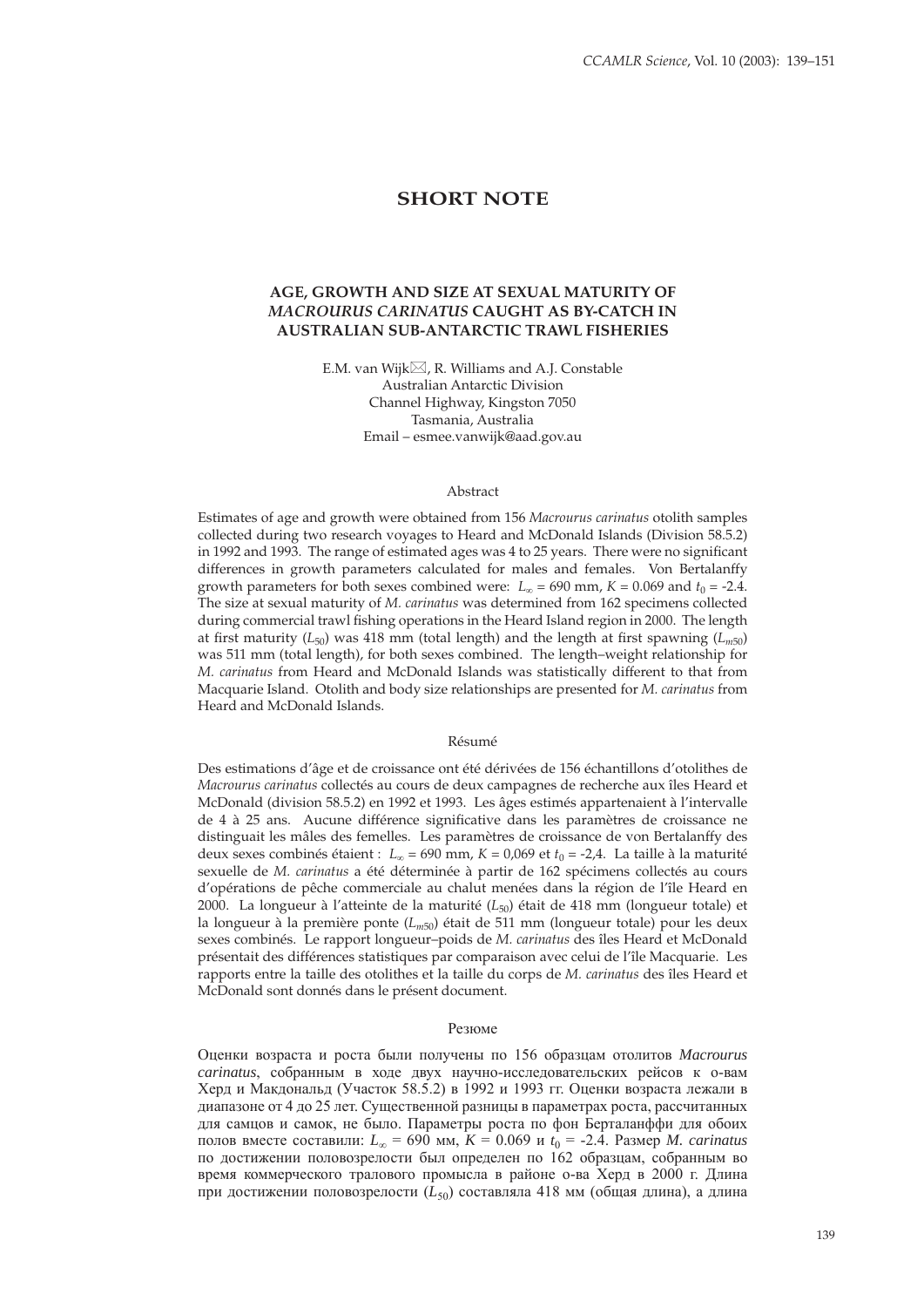при первом нересте (*Lm*50) – 511 мм (общая длина), для обоих полов вместе. Соотношение длина–вес для *M. carinatus* из района о-вов Херд и Макдональд статистически отличалось от такого же соотношения для о-ва Маккуори. Для *M. carinatus* из района о-вов Херд и Макдональд приведены соотношения размера тела и отолитов.

#### Resumen

Se obtuvieron estimaciones de edad y crecimiento de 156 muestras de otolitos de *Macrourus carinatus* recogidas durante dos campañas científicas realizadas en 1992 y 1993 alrededor de las islas Heard y McDonald (División 58.5.2). El rango de edades estimado fue de 4 a 25 años. No hubo diferencias significativas en los parámetros de crecimiento calculados para machos y hembras. Los parámetros de crecimiento de von Bertalanffy para ambos sexos combinados fueron:  $L_{\infty}$  = 690 mm,  $K = 0.069$  y  $t_0 = -2.4$ . La talla de madurez sexual de *M. carinatus* fue determinada de 162 ejemplares capturados durante las operaciones de pesca de arrastre comerciales realizadas en 2000 en la zona de la isla Heard. La talla de primera madurez (*L*50) fue 418 mm (longitud total) y la talla de primer desove (*Lm*50) fue de 511 mm (longitud total), para ambos sexos combinados. La relación talla-peso de *M. carinatus* de las islas Heard y McDonald presentó diferencias estadísticas con relación a la isla Macquarie. Se presentan las relaciones entre el tamaño de los otolitos y la talla corporal de *M. carinatus* de las islas Heard y McDonald.

Keywords: *Macrourus carinatus*, grenadiers, age, growth, maturity, by-catch, length–weight, Division 58.5.2, Heard and McDonald Islands, CCAMLR

#### INTRODUCTION

Macrourids (rattails and grenadiers) are rela tively abundant deepwater fish in temperate and sub-Antarctic waters of the Southern Ocean (Iwamoto, 1990). They are commonly caught as bycatch in longline fisheries for Patagonian toothfish (*Dissostichus eleginoides*), which are regulated under the Convention on the Conservation of Antarctic Marine Living Resources (CCAMLR). In some areas the macrourid by-catch comprises up to 17% of the total catch (SC-CAMLR, 1998). One of the objectives of CCAMLR is to manage the sustainable harvesting of target species from Southern Ocean waters without adversely affecting the long-term viability of interdependent species and predators. For this reason, increased attention is now being focused on taxa that are most commonly caught as by-catch (e.g. macrourids and rajids). In order to determine appropriate levels of by-catch, it is imperative to have information on the life history and abundance of these species. In particular, age, growth and reproductive parameters are essential for calculating estimates of yield, which can be used to set appropriate by-catch limits to ensure that these species are managed sustainably.

This paper provides estimates of age and growth for *Macrourus carinatus* from Heard and McDonald Islands using annual increments from otoliths. In addition, length at maturity, sex ratios, otolith and body size and length–weight relationships are also presented.

#### **METHODS**

#### Length–weight Relationships

Length–weight data for 633 *M. carinatus* specimens were obtained during two commercial trawl fishing trips to Macquarie Island in January 1999 and June 2000, three research cruises to Heard and McDonald Islands in June 1990, January/February 1992 and September 1993, and a commercial trawl fishing trip to Heard and McDonald Islands in September/October 2000. On each voyage, observers measured total length (to the nearest millimetre) and weight (to the nearest 10 grams) of a random subsample of fish. Only fish with undamaged tails were measured. Tail damage of macrourids can be a substantial problem in longline fisheries, which led to the adoption by CCAMLR in 2002 of anal length as the standard length measurement for macrourids. In accordance with this, anal length will be used as the standard for this species in all future work.

#### Maturity and Sex Ratios

A total of 162 *M. carinatus* specimens were collected by observers during a commercial trawl fishing trip to Heard and McDonald Islands in September/October 2000. The fish were measured for total length, weighed, sexed and a maturity stage assigned to the gonads according to the standard maturity scale for Antarctic fish derived from Kock and Kellerman (1991) and adopted by CCAMLR (Table 1).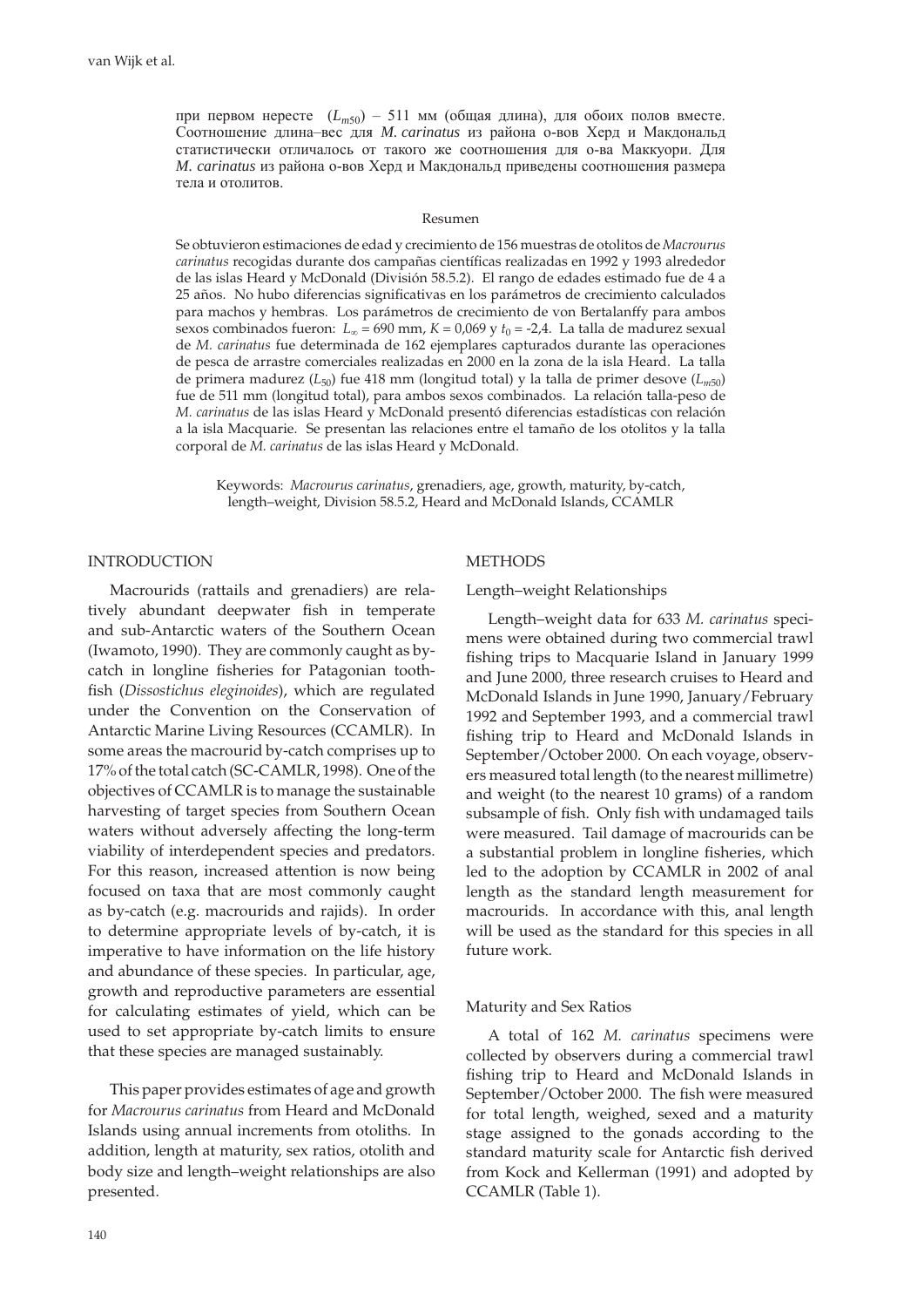| <b>Maturity Stage</b> | Female                     | Male                  |  |
|-----------------------|----------------------------|-----------------------|--|
|                       | Immature                   | Immature              |  |
|                       | Maturing virgin or resting | Developing or resting |  |
| 3                     | Developing                 | Developed             |  |
|                       | Gravid                     | Ripe                  |  |
| 5.                    | Spent                      | Spent                 |  |

Table 1: The five-point scale used to assign maturity stage by sex (Kock and Kellerman, 1991).



Figure 1: A transverse section of a *Macrourus carinatus* otolith (estimated age: 14 years) viewed using transmitted light. The ageing transect illustrates the position where annual increments were marked. Scale bar = 1 mm. Image provided by CAF.

Specimens were binned into 50 mm size classes and the proportion of fish with maturity stages 2–5 and 3–5 in each length bin calculated. A logistic curve, according to the method of Ni and Sandeman (1984) was fitted to the resultant data and values of  $L_{50}$  and  $L_{m50}$  estimated.  $L_{50}$  is defined as the length at which 50% of the fish population reaches sexual maturity and *Lm*50 as the length at which  $50\%$  of the fish population spawn for the first time (Kock, 1989).

## Age and Growth

Otoliths were extracted from 176 randomly selected *M. carinatus* during two research voyages to Heard and McDonald Islands during January/ February 1992 and September 1993. Samples were collected from the Heard Island Plateau in an area from 50° to 54ºS and 71.5° to 75.5ºE.

Otoliths were analysed by the Central Ageing Facility (CAF) in Queenscliff, Victoria, Australia, using a standard resin embedding technique. One randomly selected otolith from each pair was weighed to the nearest milligram, embedded in clear polyester casting resin and cured at room temperature for 24 hours. Four otolith sections, each approximately 350 μm in thickness, were cut transversely from each resin block using a diamondedged blade, ensuring that the otolith primordium was included. Sections were cleaned with alcohol, immersed in resin on a glass slide, and cured at room temperature for at least 3 hours. Prepared otoliths were viewed with a dissecting microscope under transmitted light at 25× magnification.

The growth zone structure was most clearly discernable on the ventral side of the otolith sections. Figure 1 shows the position of the ageing transect consistently adopted for all samples.

Otoliths were read 'blind' to avoid potential bias from prior knowledge of the length or weight of the fish. Ages were estimated by counting the number of complete opaque growth increments (increments were assumed to be laid down annually). A readability score was assigned to each age count to give some indication of the uncertainty of each estimate.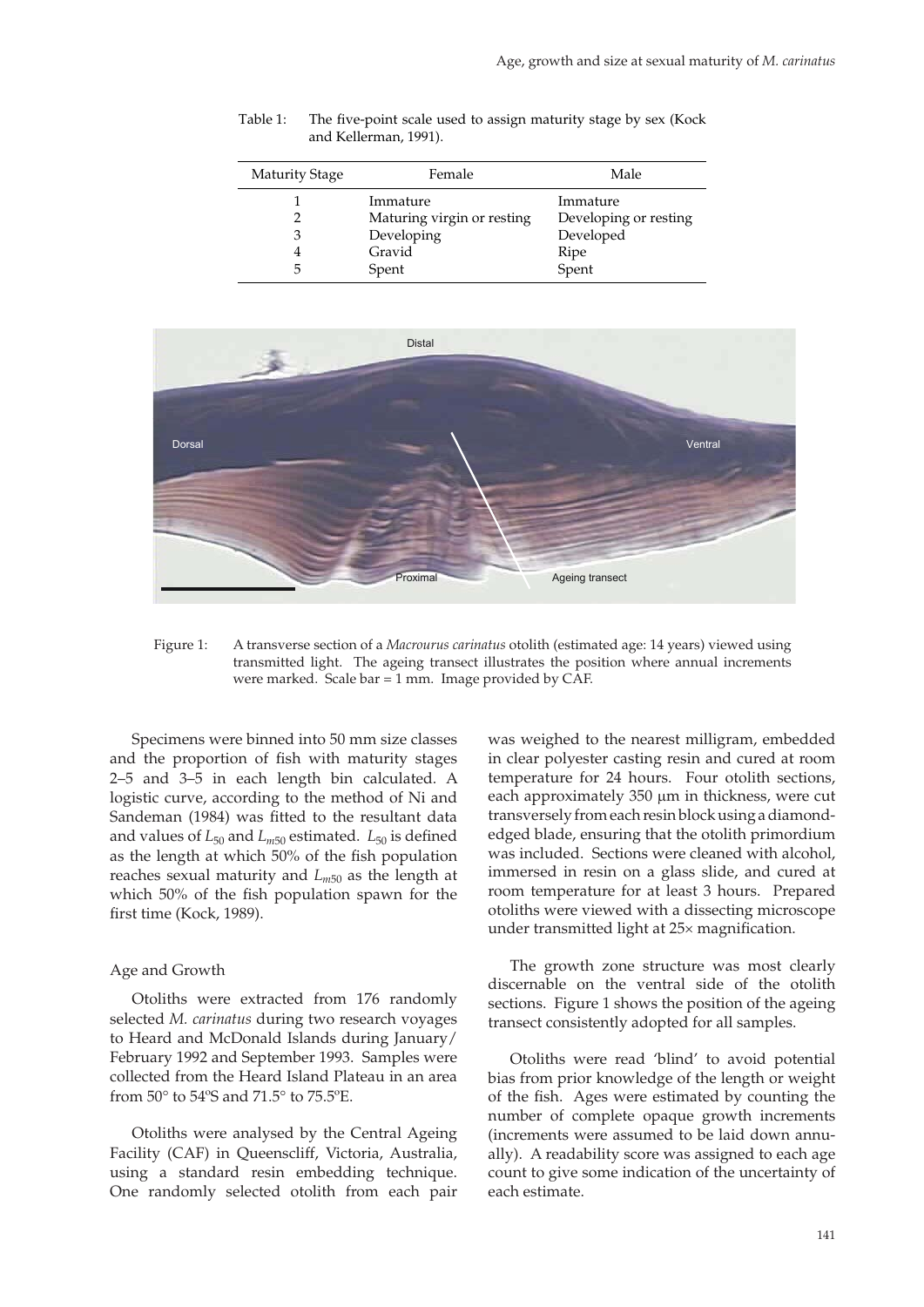

Figure 2: Frequency of fish with a birthday in each 30-day period.

Age estimates were subsequently adjusted by taking into account the difference between the birthday and the capture date of each fish. The birthday was calculated using the equation:

$$
B = D - (E/L \times 365)
$$

where  $B =$  birthday of the fish (in Julian days), *D* = date of capture (in Julian days), *E* = edge width (distance from outer edge of otolith to last ring) and *L* = last increment width (distance from last ring to second last ring).

The number of fish with a birthday in each 30day period is shown in Figure 2. The peak occurs at -150 Julian days, corresponding to a birthday in July for this species.

Estimates of von Bertalanffy growth parameters were generated from the length-at-age data using a non-linear ordinary least-squares fitting procedure. Otolith weight and body size relationships were also determined.

### Reader Validation of Otolith Age

The intra-reader and inter-reader variability in otolith interpretation was quantified by the index of average percent error (IAPE) developed by Beamish and Fournier (1981). Confidence intervals to these estimates of precision were calculated using a bias-corrected bootstrap technique modified from Efron and Tibshirani (1993).

A subset of 49 otoliths were re-read by the primary reader to determine the intra-reader variability. The distribution of differences approximated a normal distribution. Fifty-four percent of secondary age estimates by the primary reader agreed with the first estimates, and 88% were within one year. This relatively high level of precision was also indicated by a bias corrected bootstrap mean  $IAPE = 2.6\%$  (CI = 1.5–3.6%).

To determine the inter-reader variability, a second reader aged a subsample of 45 otoliths. The inter-reader age differences approximated a normal distribution around zero, indicating that there was no significant bias between readers. Twentynine percent of otoliths were assigned to the same year, 69% were within one year of each other and 92% were aged within two years of each other. The bias corrected bootstrap mean IAPE =  $4.6\%$  $(CI = 3.2 - 6.0\%)$ , indicating a greater discrepancy between readers.

## RESULTS AND DISCUSSION

## Length–weight Relationships

Length–weight relationships for *M. carinatus*  from Macquarie Island and Heard and McDonald Islands were determined from the data according to the model:

$$
W = a.L^b
$$

where  $W$  = weight of the fish (kg),  $L$  = total length (mm) and *a* and *b* are parameters to be estimated.

The length–weight relationships derived for *M. carinatus* are shown by region in Table 2 and Figures 3 and 4.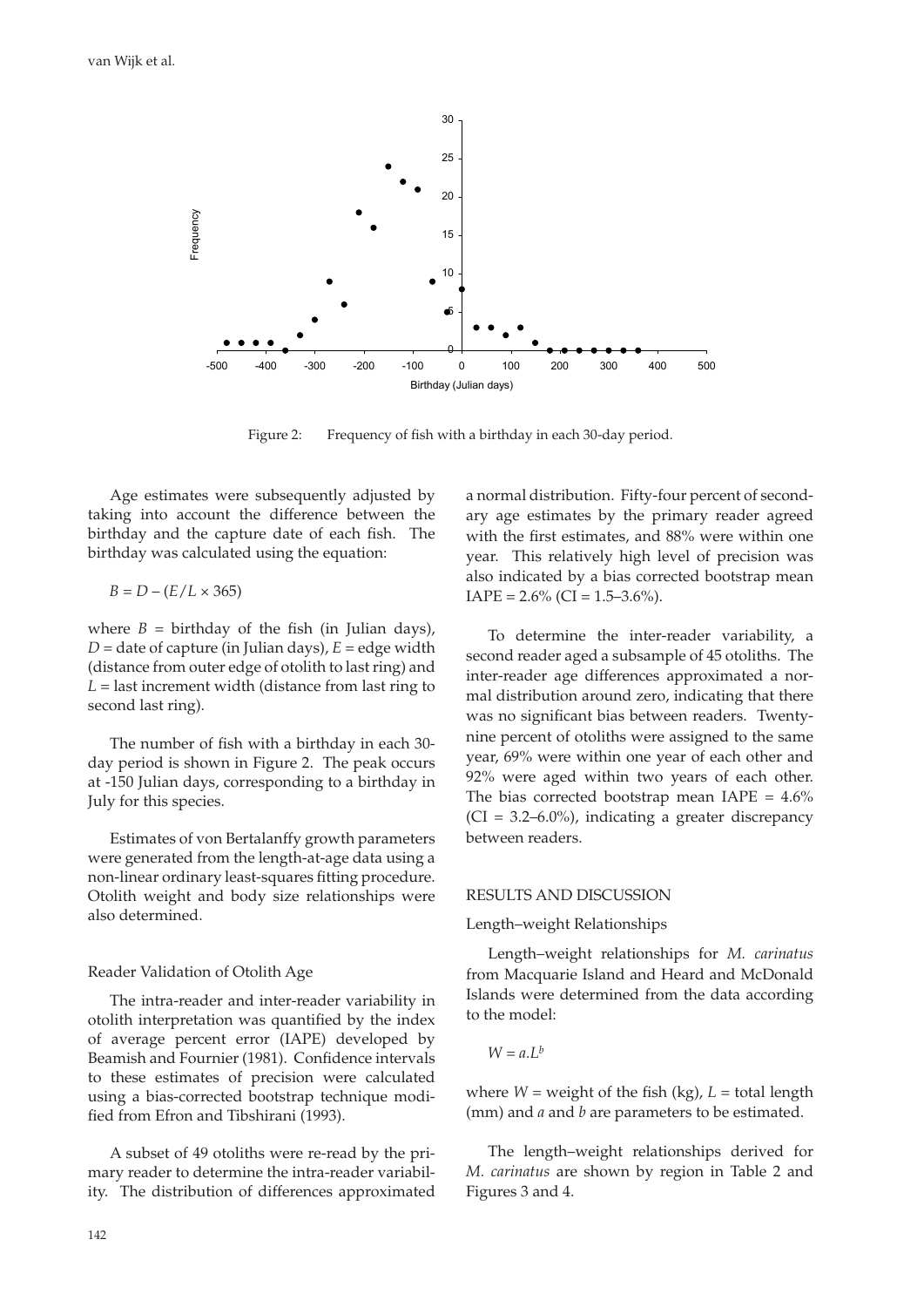Table 2: Parameters of the length–weight relationship by region (*N* = number of samples). \*Parameters for *Macrourus holotrachys* from South Georgia from Morley and Belchier (2002).

| Region                                                          | a                                                  | h                | $R^2$            | N          |
|-----------------------------------------------------------------|----------------------------------------------------|------------------|------------------|------------|
| Heard and McDonald Island<br>Macquarie Island                   | $2.4589 \times 10^{-9}$<br>$1.4676 \times 10^{-9}$ | 3.1159<br>3.1804 | 0.9721<br>0.9624 | 474<br>159 |
| Pooled data from Heard/McDonald<br>Islands and Macquarie Island | $4.0417 \times 10^{-9}$                            | 3.0313           | 0.9839           | 633        |
| South Georgia*                                                  | $8 \times 10^{-9}$                                 | 29297            | 0.8221           | 227        |



Figure 3: Length–weight relationship for *Macrourus carinatus* from Heard and McDonald Islands (ο) and Macquarie Island  $(•)$ . The equations for the fitted lines are given in Table 2.



Figure 4: Log-transformed length–weight relationships for *Macrourus carinatus* from Macquarie Island, Heard and McDonald Islands and a pooled dataset combining Macquarie and Heard and McDonald Islands. Data for *Macrourus holotrachys* from South Georgia from Morley and Belchier (2002).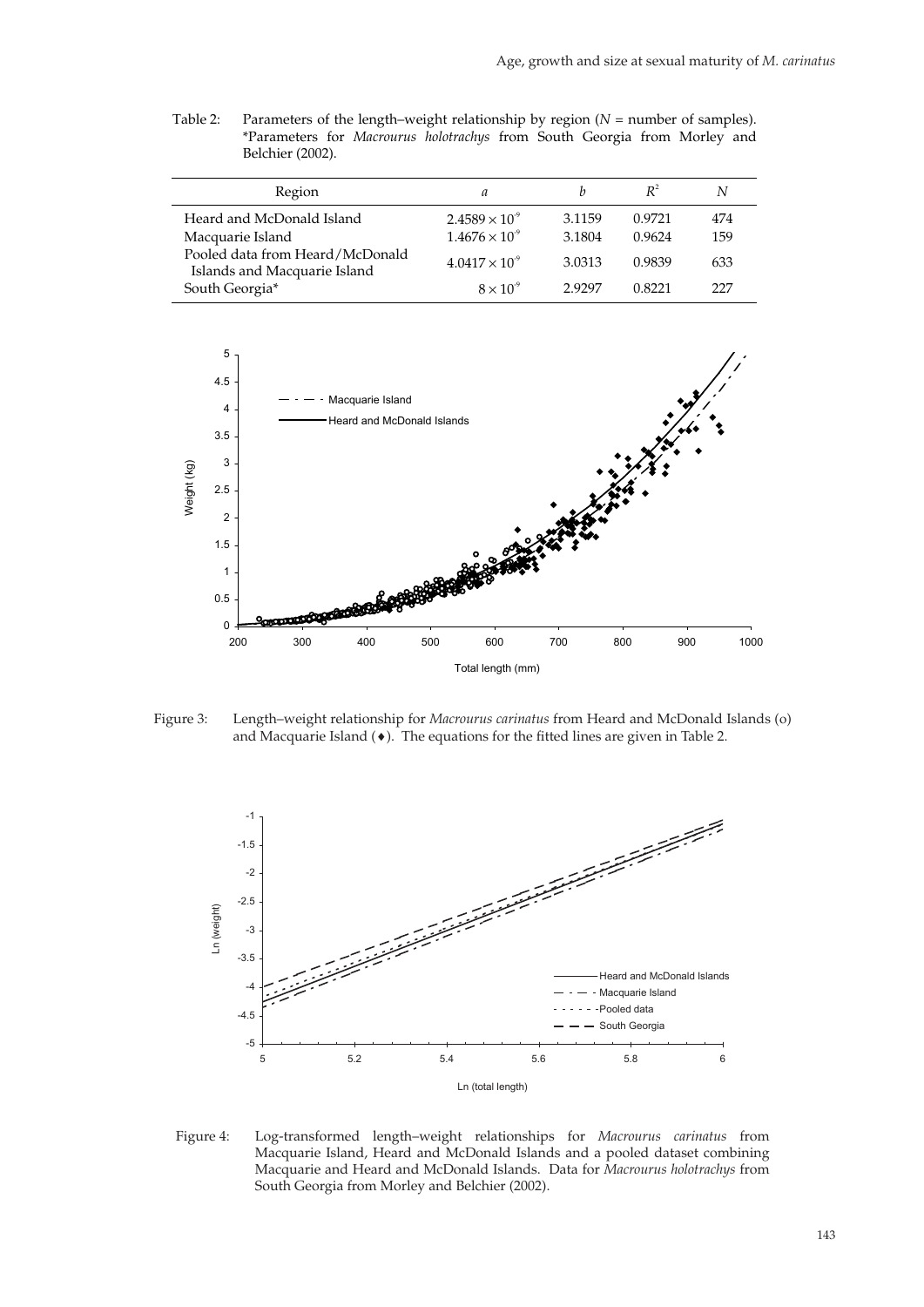

Figure 5: The proportion of *Macrourus carinatus* at maturity stages 2–5 (ο) and 3–5 (•) for both sexes combined from Heard and McDonald Islands. The values of  $L_{50}$  and  $L_{m50}$  are indicated by the dashed lines.



Figure 6: Age data for *Macrourus carinatus*:  $\Diamond$  = females,  $\bullet$  = males, + = juveniles and indeterminate sexes. The von Bertalanffy growth curve for all sexes combined is denoted by the solid line. Error bars represent the standard error. The dashed line represents the von Bertalanffy growth curve from Marriott and Horn (2001) for *Macrourus whitsoni* from the Ross Sea.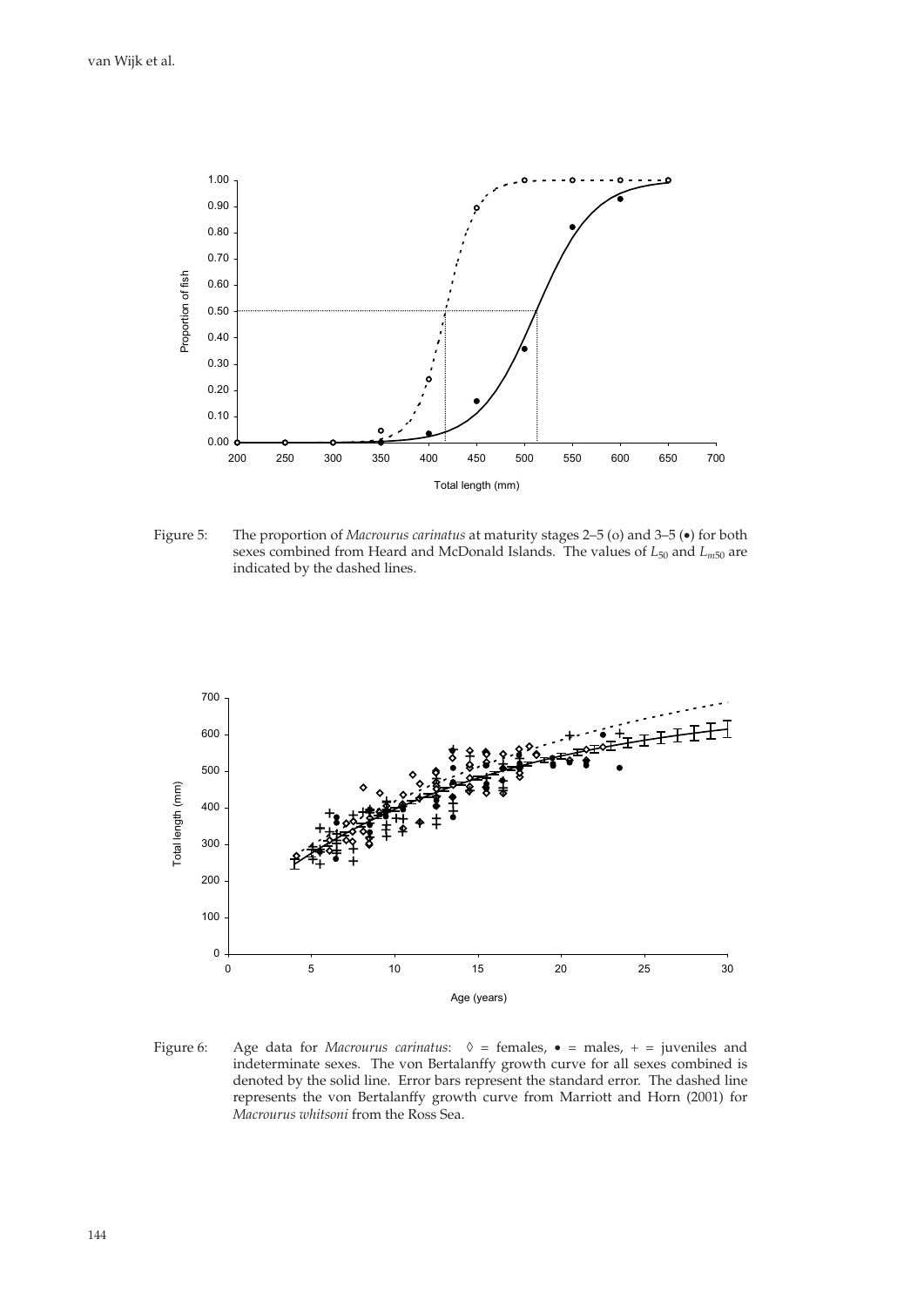The length and weight data were logtransformed to stabilise the variances across the length range of the data. An *F*-test determined that the length–weight relationships were statistically different between Macquarie, and Heard and McDonald Islands; however this may not be of practical significance. The slopes of the data from the two regions were the same  $(F_{1, 629} = 1.22, P = 0.271)$ , but the intercepts were significantly different  $(F_1)$ ,  $_{630}$  = 36.57, *P* < 0.001) (Figures 3 and 4). Apart from differences caused by geographical separation of the two sites, seasonal variations in reproductive condition linked to the different sampling times in the two areas may also influence results.

A comparison of the pooled data from Macquarie and Heard and McDonald Islands with that derived by Morley and Belchier (2002) for *M. holotrachys* from South Georgia shows that the length–weight relationships are significantly different  $(F_{3, 631} = 88.58, P < 0.001)$  (Figure 4).

## Maturity and Sex Ratios

The proportion of fish from Heard and McDonald Islands at maturity stages 2–5 and 3–5 were calculated for males, females and for both sexes combined to estimate length at sexual maturity  $(L_{50})$  and length at first spawning  $(L_{m50})$ . As there was no significant difference in the values of *L*50 and *Lm*50 calculated for females and males  $(P > 0.01)$ , only the plot for all sexes combined is shown here (Figure 5).

Logistic curves were fitted as a generalised linear model to the data using a maximum likelihood method (McCullagh and Nelder, 1989):

$$
p = 1/(1 + e^{-(\alpha + \beta L)})
$$

where  $p =$  proportion of fish,  $L =$  total length and α and β are coefficients. For maturity stages  $2-5$ (standard errors in parentheses)  $\alpha$  = -29.43 ± (6.86) and  $\beta$  = 0.0704 ± (0.0164) and for maturity stages 3–5  $\alpha$  = -16.14 ± (2.73) and  $\beta$  = 0.0316 ± (0.0053).

The value of  $L_{50} \pm (95\% \text{ CI})$  is  $418 \pm 12 \text{ mm}$ , corresponding to an approximate age of 11 years, and the value of  $L_{m50} \pm (95\% \text{ CI})$  is 511  $\pm$  17 mm, corresponding to an approximate age of 17 years. The 95% confidence intervals were determined using Fieller's Theorem (Finney, 1971). The large difference between  $L_{50}$  and  $L_{m50}$  noted in this study has also been observed for *M. holotrachys* at South Georgia (Mulvey et al., 2002). These estimates of length at maturity are similar to those obtained

\_\_\_\_\_\_\_\_\_\_\_\_\_\_\_\_\_\_\_\_\_\_\_\_\_\_\_\_\_\_\_\_\_\_\_\_\_\_\_\_\_\_\_\_\_\_\_\_\_\_\_\_\_\_\_\_\_\_\_\_\_\_\_\_\_\_\_\_\_\_\_

in previous studies. Alekseyeva et al. (1993) estimated a value of 580–590 mm for  $L_{m50}$  and a value of 700–710 mm for  $L_{m100}$  for *M. carinatus* in the Falkland/Malvinas Islands and Patagonian Shelf region. Estimates of length at maturity for *M. carinatus* were 500 mm for males and 550– 600 mm for females from the South Atlantic (Zakharov et al., 1988; Cousseau, 1993).

Of the 162 *M. carinatus* specimens, 97 were female, 38 were male and a further 27 were either juveniles or of undetermined sex. The sample has a skewed sex ratio of 2.6:1 in favour of females, the reasons for which are unknown. Studies on macrourid species in the northern hemisphere have noted similarly skewed sex ratios. D'Onghia et al. (2000) found that females of three species of macrourid were more abundant than males at all depths in the Ionian Sea. Similarly, Massuti et al. (1995) found a higher proportion of females present in the larger size classes when studying sex composition by size for four species of macrourid from the Mediterranean Sea. There are many possible reasons for skewed sex ratios, including differences in gear selectivity, behaviour, growth rate, longevity and ecology between sexes. Further work is required to clarify which of these factors are important, and whether the skewed sex ratio reflects the actual sex composition of the population or simply differences in catch rates between sexes or size classes.

## Age and Growth

Twenty of the 176 *M. carinatus* otolith samples were excluded from the age analysis because they were either unreadable, had a ratio of edge width/last increment width of more than 1.4, or the accompanying length–weight data were unreliable. Estimates of age were generated from the remaining 156 otoliths. The range of estimated ages for the sample was 4 to 25 years (Figure 6). As there was no significant difference between the fitted growth curves for males and females  $(F_{3, 96} = 1.1364, P = 0.33)$ , all data were pooled, including juveniles and those of indeterminate sex. Von Bertalanffy growth parameters for the pooled data, with standard errors given in parentheses, were: *L*<sup>∞</sup> = 690 (±67) mm, *K* = 0.069 (±0.018) and  $t_0$  = -2.4 ( $\pm$ 1.35)<sup>1</sup>. The test for lack of fit (using pure error *F*40, 113 = 1.1647, *P* = 0.26, Draper and Smith, 1981) showed no significant departure of the mean lengths at age from the fitted von Bertalanffy curve.

Please note these parameters have been revised since the first edition of this manuscript submitted to the CCAMLR Working Group on Fish Stock Assessment (Document WG-FSA-02/48).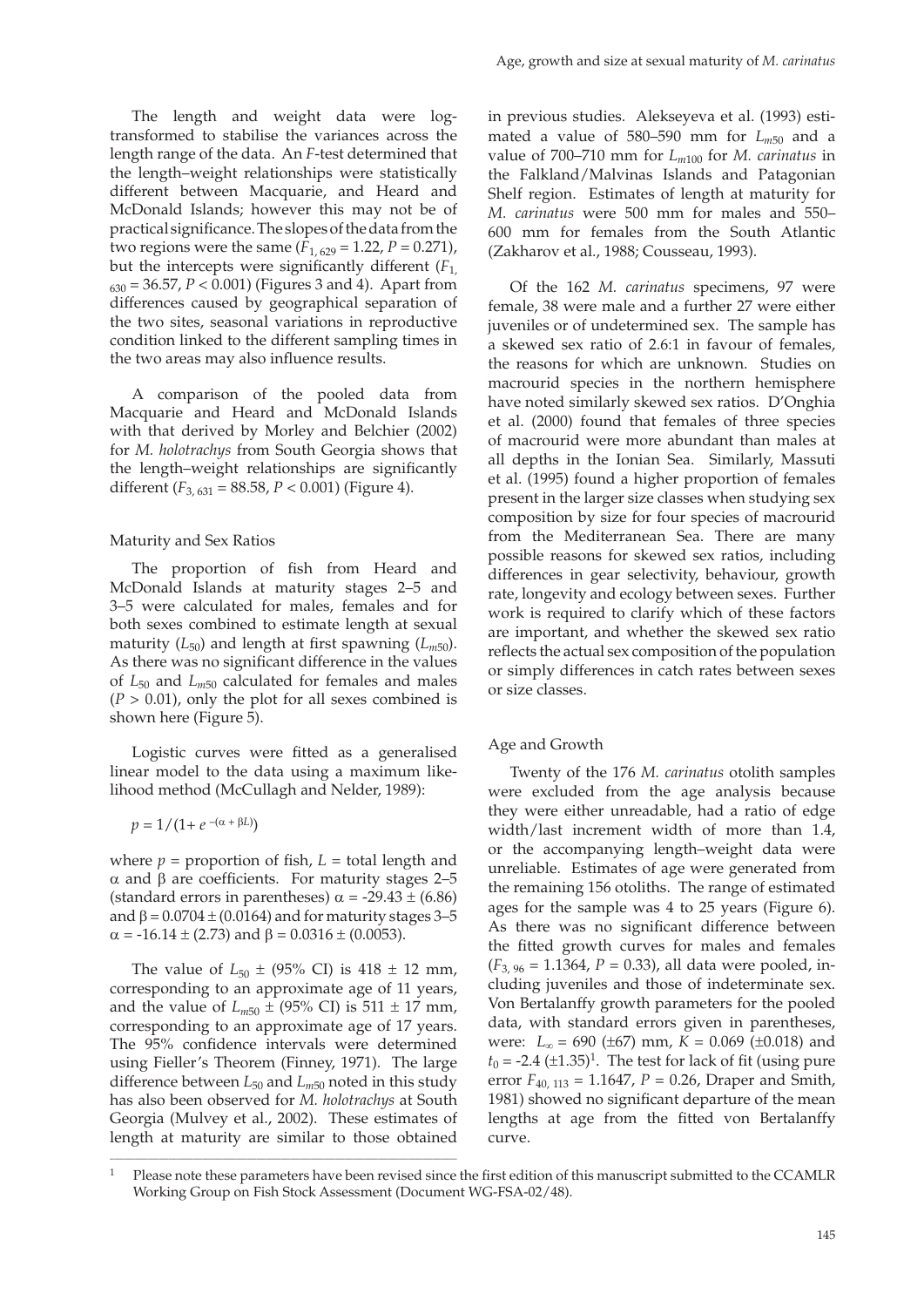

Figure 7: Length-frequency diagram of all specimens of *Macrourus carinatus* sampled from Heard and McDonald Islands. Data is binned into 10 mm length bins with the length label corresponding to the upper end of each bin.

The data for *M. carinatus* were compared to the growth curve derived by Marriott and Horn (2001) for *M. whitsoni* from the Ross Sea (Figure 6). These were significantly different when compared with a lack-of-fit test using pure error,  $F_{43, 113} = 2.928$ , *P* < 0.01. This is especially evident at the upper end of the size spectrum, with *M. whitsoni* growing faster and attaining a larger maximum size than *M. carinatus*. While there are many possible reasons for the different growth parameters, including the geographical separation of sites and the distinction between species, it should be noted that the under-representation of large fish in this study may be causing a downward bias in the growth parameters, particularly at the upper end of the size spectrum.

Marriott and Horn (2001) also found differences in growth rate between the sexes in *M. whitsoni*. This is common in macrourid species from other parts of the world, where females generally grow faster and attain a larger maximum size than males (Kelly et al., 1997; Andrews et al., 1999). No such difference could be discerned between male and female *M. carinatus* in our study (Figure 6). However this would need to be validated by future studies which include more data from larger fish.

The observations made in determining the birthday indicate that the laying down of rings could be annual, although the ages determined from otoliths have not been validated using other techniques. The distribution of lengths at age (Figure 6) and the low proportions of mature fish in the samples described above indicate that older fish are likely to be under-represented in this

study. This is due to the relatively shallow depths at which the trawl fishery operates. Larger fish are more frequently caught by longliners, which can fish in deeper waters than the current trawl fishery. Coggan et al. (1996) found that *M. carinatus* around the Falkland/Malvinas Islands increased in size with depth. This has also been noted for other grenadier species in other parts of the world (Massuti et al., 1995; D'Onghia et al., 2000). The estimation of von Bertalanffy growth parameters would be improved by the addition of larger, older fish to future ageing samples.

The lengths of *M. carinatus* in our ageing sample ranged from 246 to 603 mm. The smallest specimen of *M. carinatus* caught in the commercial fishery in Division 58.5.2 was 195 mm total length (Figure 7), corresponding to between 2 and 3 years of age. The largest specimen of *M. carinatus* caught at Heard and McDonald Islands was 670 mm long which corresponds to an age of 50 years or more.

The von Bertalanffy growth curve indicates that *M. carinatus* is a relatively long-lived and slowgrowing species. This is similar to results obtained in other studies on macrourids. Marriott and Horn (2001) produced estimates of unvalidated age for *M. whitsoni* from the Ross Sea of 9 to 55 years. Bergstad (1995) estimated that *Coryphaenoides rupestris* in the North Atlantic reached a maximum age of approximately 70 years, while Kelly et al. (1997) estimated a maximum age for males of 50 years, and 60 years for females. A related species, *Coryphaenoides acrolepis*, was aged by Andrews et al. (1999) to a maximum range of 56 to 73 years.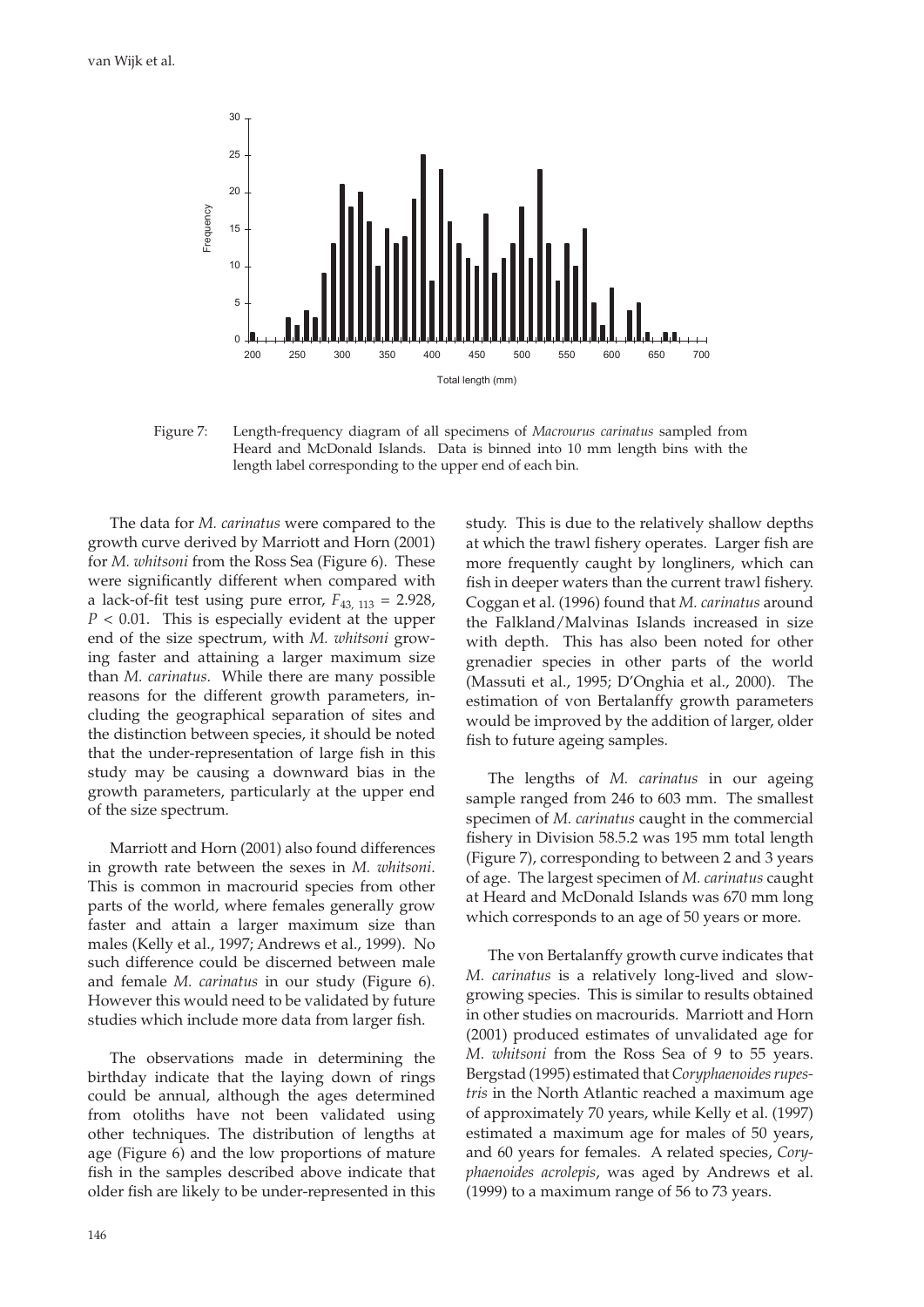

Figure 8: Relationship between total length (mm) of fish and otolith weight (g) for *Macrourus carinatus* from Heard and McDonald Islands. The equation of the line of best fit to the data (solid line) is given in the text. The dashed line is the relationship derived by Morley and Belchier (2002) for *Macrourus holotrachys* from Subarea 48.3.



Figure 9: Relationship between fish weight (g) and otolith weight (g) for *Macrourus carinatus* from Heard and McDonald Islands. The equation of the line of best fit to the data (solid line) is given in the text. The dashed line is the relationship derived by Morley and Belchier (2002) for *Macrourus holotrachys* from Subarea 48.3.

#### Otolith and Body Size Relationships

Studies examining the interrelationships of predators and prey often use fish otoliths and hard parts extracted from a predator's stomach contents or scats to determine diet. It is useful to be able to determine fish biomass or size from these otoliths in order to calculate estimates of prey consumption rates. Morley and Belchier (2002) determined that otolith weight was a more useful predictor of fish size than otolith length in *M. holotrachys*. The relationships between otolith weight and body size for *M. carinatus* have been determined in the present study and are shown in Figures 8 and 9. Significant relationships exist between total length  $(L_t)$  of fish and otolith weight ( $W_{\text{otolith}}$ ) and fish weight  $(W_t)$  and otolith weight:

$$
L_t \text{ (mm)} = 1249.7 \times W_{\text{otolith}} \text{ (g)}^{0.4879} \text{ (R}^2 = 0.89)
$$
  
 
$$
W_t \text{ (g)} = 4927.9 \times W_{\text{otolith}} \text{ (g)} - 137.37 \text{ (R}^2 = 0.85).
$$

The relationships derived in this study are significantly different from those obtained by Morley and Belchier (2002) for *M. holotrachys* from South Georgia. It is important to consider that estimates of fish weight derived directly from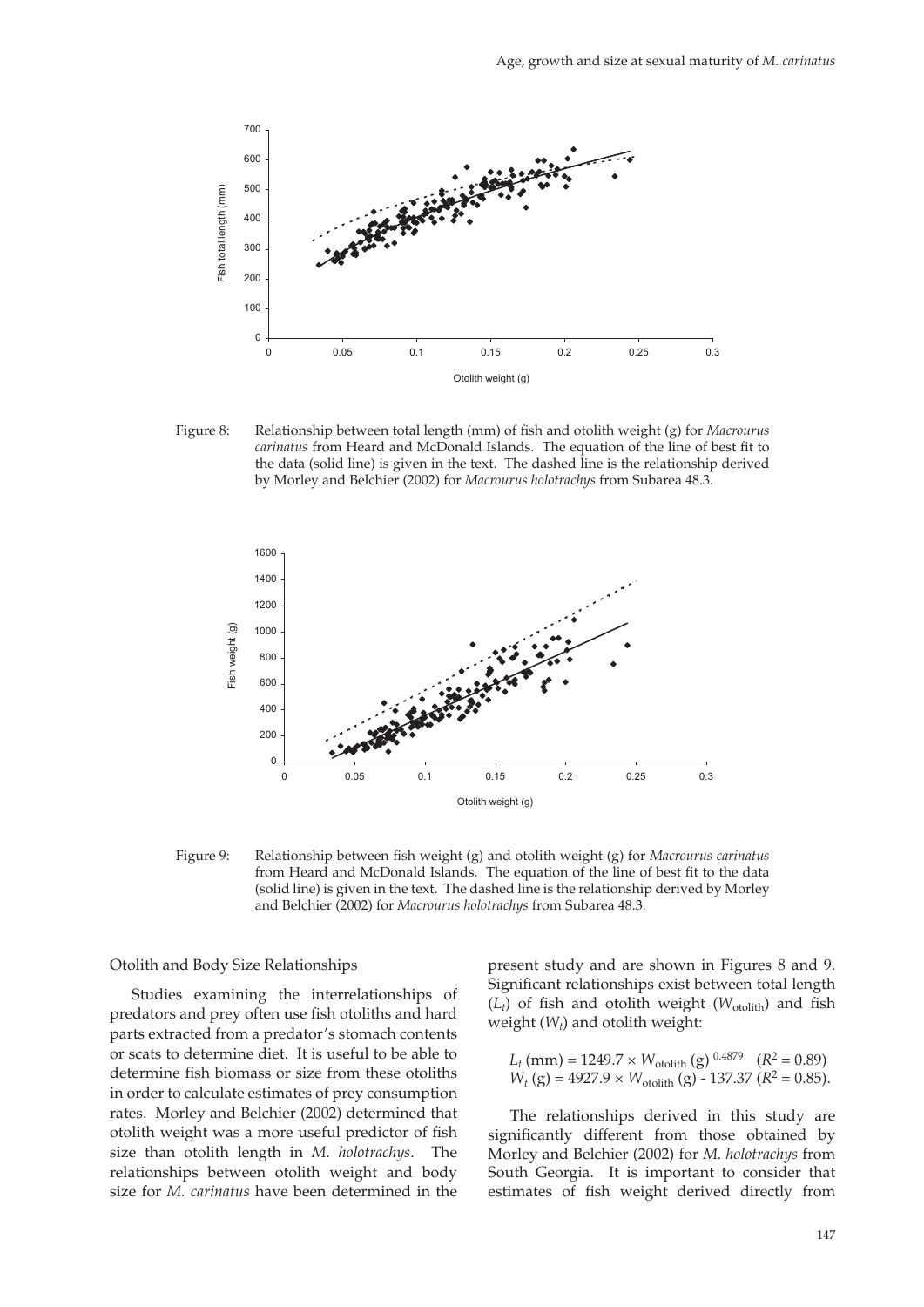otolith weight are likely to be influenced by variations in condition and reproductive status (Everson et al., 1999; Morley and Belchier, 2002). Future analyses of otolith and body size relationships would benefit from the analysis of data collected over different seasons.

## CONCLUSIONS

Length–weight relationships for *M. carinatus*  were statistically different between Macquarie Island and Heard and McDonald Islands. Future studies should analyse data collected from the two regions simultaneously to reduce the influence of seasonal variations. Otolith weight can be used to predict both fish length and fish weight in diet studies of predators, but seasonal variations in fish condition and reproductive status need to be taken into account. There were no significant differences in the estimates of  $L_{50}$  and  $L_{m50}$  between sexes, and the estimates derived here are similar to those reported for *M. carinatus* from other areas. Age and growth estimates calculated for *M. carinatus*  from Heard and McDonald Islands showed no significant differences between sexes. Studies of macrourids in other regions have shown sexual dimorphism, with females growing faster and attaining a larger maximum size than males. In order to validate this and improve the accuracy of age estimates in future studies, it is important to increase the representation of older fish in ageing samples. The ages estimated in this study were similar to those published for macrourids from other regions. The results presented here indicate that *M. carinatus* is likely to be a slow-growing and long-lived species and as such, may be potentially vulnerable to impacts from high levels of fishing. The estimates of life history parameters for *M. carinatus* presented here, combined with the information contained in van Wijk et al. (1999 and 2000) could be used to calculate a precautionary estimate of yield for this species.

## ACKNOWLEDGEMENTS

The authors gratefully acknowledge the observers from the Australian Fisheries Management Authority (AFMA) for collecting the biological specimens used for this study, the Central Ageing Facility (CAF) for measuring otolith increments and analysis of reader variability, and Dr Steve Candy for assistance with statistical analysis and, in particular, the use of Fieller's theorem.

## **REFERENCES**

Alekseyeva, Ye.I., F.Ye. Alekseyeva, V.V. Konstantinov and V.A. Boronin. 1993. Reproductive biology of grenadiers, *Macrourus carinatus,*  *M. whitsoni, Coelorinchus fasciatus* (Macrouridae), and *Patagonotothen guntheri shagensis* (Nototheniidae) and the distribution of *M. carinatus*. *J. Ichthyol.,* 33 (1): 71–84.

- Andrews, A.H., G.M. Cailliet and K.H. Coale. 1999. Age and growth of the Pacific grenadier (*Coryphaenoides acrolepis*) with age estimate validation using an improved radiometric ageing technique. *Can. J. Fish. Aquat. Sci.*, 56 (8): 1339–1350.
- Beamish, R. and D.A. Fournier. 1981. A method for comparing the precision of a set of age determinations. *J. Fish. Res. Board Can.,* 36: 1395–1400.
- Bergstad, O.A. 1995. Age determination of deepwater fishes; experiences, status and challenges for the future. In: Hopper, A.G. (Ed.). *Deep-Water Fisheries of the North Atlantic Oceanic Slope.* Kluwer Academic Publishers, Netherlands: 267–283.
- Coggan, R.A., C.P. Nolan and M.J.A. George. 1996. Exploratory deep-sea fishing in the Falkland Islands, south-western Atlantic. *J. Fish Biol.,* 49 (Suppl. A): 298–310.
- Cousseau, M.B. 1993. Las especies del orden gadiformes del Atlántico sudamericano comprendido entre 34º y 55º S y relación con las de otras areas. *Frente Marit.,* 13, Sec. A: 7–108.
- D'Onghia, G., M. Basanisi and A. Tursi. 2000. Population structure, age and growth of macrourid fish from the upper slope of the Eastern-Central Mediterranean. *J. Fish Biol.,* 56: 1217–1238.
- Draper, N.R. and H. Smith. 1981. *Applied Regression Analysis.* 2nd Edition. J. Wiley and Sons, New York.
- Efron, B. and R.J. Tibshirani. 1993. *An Introduction to the Bootstrap.* Chapman and Hall, New York: 436 pp.
- Everson, I., B. Bendall and A. Murray. 1999. Otolith and body size relationships in the mackerel icefish (*Champsocephalus gunnari*). CCAMLR *Science,* 6: 117–123.
- Finney, D.J. 1971. *Probit Analysis.* 3rd Edition. Cambridge University Press, Cambridge: p. 78.
- Iwamoto, T. 1990. Macrouridae (Grenadiers). In: Gon, O. and P.C. Heemstra (Eds). *Fishes of the Southern Ocean*. J.L.B. Smith Institute of Ichthyology, Grahamstown: 192–206.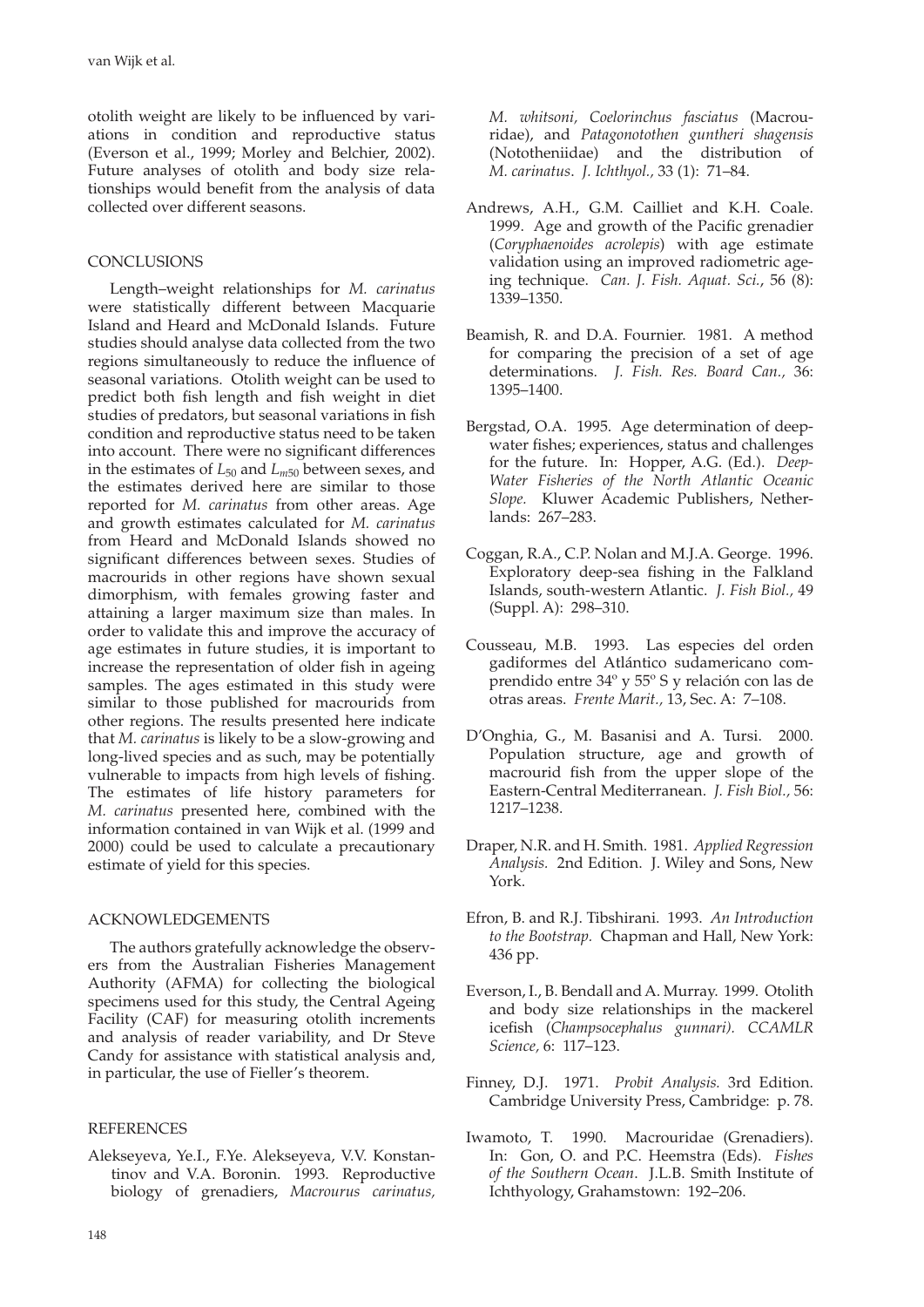- Kelly, C.J., P.L. Connolly and J.J. Bracken. 1997. Age estimation, growth, maturity and distribution of the roundnose grenadier from the Rockall Trough. *J. Fish Biol.,* 50: 1–17.
- Kock, K.-H. 1989. Reproduction in fish around Elephant Island. *Arch. FischWiss.,* 39 (1): 171–210.
- Kock, K.-H. and A. Kellermann. 1991. Reproduction in Antarctic fish: a review. Ant. Sci., 3 (2): 125–150.
- McCullagh, P. and J.A. Nelder. 1989. *Generalized Linear Models.* Second Edition. Chapman and Hall/CRC, USA.
- Marriott, P. and P.L. Horn. 2001. Preliminary age and growth estimates for the ridge-scaled rattail *Macrourus whitsoni*. Document *WG-FSA-01/43.* CCAMLR. Hobart, Australia: 11 pp.
- Massutí, E., B. Morales-Nin and C. Stefanescu. 1995. Distribution and biology of five grenadier fish (Pisces: Macrouridae) from the upper and middle slope of the northwestern Mediterranean. *Deep-Sea Res.,* I, 42 (3): 307–330.
- Morley, S. and M. Belchier. 2002. Otolith and body size relationships in the bigeye grenadier (*Macrourus holotrachys*) in CCAMLR Sub area 48.3. *CCAMLR Science,* 9: 133–143.
- Mulvey, T., S.A. Morley, M. Belchier and J. Dickson. 2002. Fecundity and size at sexual maturity of the bigeye grenadier (*Macrourus holotrachys*)

at South Georgia (CCAMLR Subarea 48.3). Document *WG-FSA-02/26*. CCAMLR, Hobart, Australia.

- Ni, J.-H. and E.J. Sandeman. 1984. Size at maturity for northwest Atlantic redfishes (Sebastes). *Can. J. Fish. Aquat. Sci.*, 41: 1753–1762.
- SC-CAMLR. 1998. *Report of the Seventeenth Meeting of the Scientific Committee (SC-CAMLR-XVII).* CCAMLR, Hobart, Australia: 517 pp.
- van Wijk, E.M., A.J. Constable, R. Williams and T. Lamb. 1999. Assessment of yield and status of *Macrourus carinatus* on BANZARE Bank in the Southern Indian Ocean: implications for managing by-catch in CCAMLR fisheries. Document *WG-FSA-99/69*. CCAMLR, Hobart, Australia.
- van Wijk, E.M., A.J. Constable, R. Williams and T. Lamb. 2000. Distribution and abundance of *Macrourus carinatus* on BANZARE Bank in the Southern Indian Ocean. *CCAMLR Science,* 7: 171–178.
- Zakharov, G.P., A.V. Baravanov, M.P. Konstantinova, V.V. Konstantinov and V.A. Khvichia. 1988. Algunos resultados de las investigaciones soviéticas de los recursos pesqueros en el Atlántico Sudoocidental. Resúmenes de trabajos de investigación correspondientes al Quinto Simposio Científico. *Com. Tec. Mix. Fr. Mar. Montevideo:* 19 pp.

## Liste des tableaux

- Tableau 1: L'échelle des cinq phases de maturité par sexe (Kock et Kellerman, 1991).
- Tableau 2: Paramètres du rapport longueur–poids par région (*N* = nombre d'échantillons). \*Paramètres pour *Macrourus holotrachys* de Géorgie du Sud, d'après Morley et Belchier (2002).

#### Liste des figures

- Figure 1: Coupe transversale d'un otolithe de *Macrourus carinatus* (âge estimé : 14 ans) vue en lumière transmise. Le transect de la lecture d'âge illustre la position du marquage des accroissements annuels. Barre d'échelle = 1 mm. Image fournie par le CAF.
- Figure 2: Fréquence des poissons dont l'anniversaire tombe dans chaque période de 30 jours.
- Figure 3: Rapport longueur–poids de *Macrourus carinatus* des îles Heard et McDonald (ο) et Macquarie (♦). Les équations correspondant aux lignes ajustées sont données au tableau 2.
- Figure 4: Rapports longueur–poids, après transformation logarithmique, de *Macrourus carinatus* de l'île Macquarie et des îles Heard et McDonald, ainsi que d'un jeu de données combinant les îles Macquarie, Heard et McDonald. Données de *Macrourus holotrachys* de Géorgie du Sud, d'après Morley et Belchier (2002).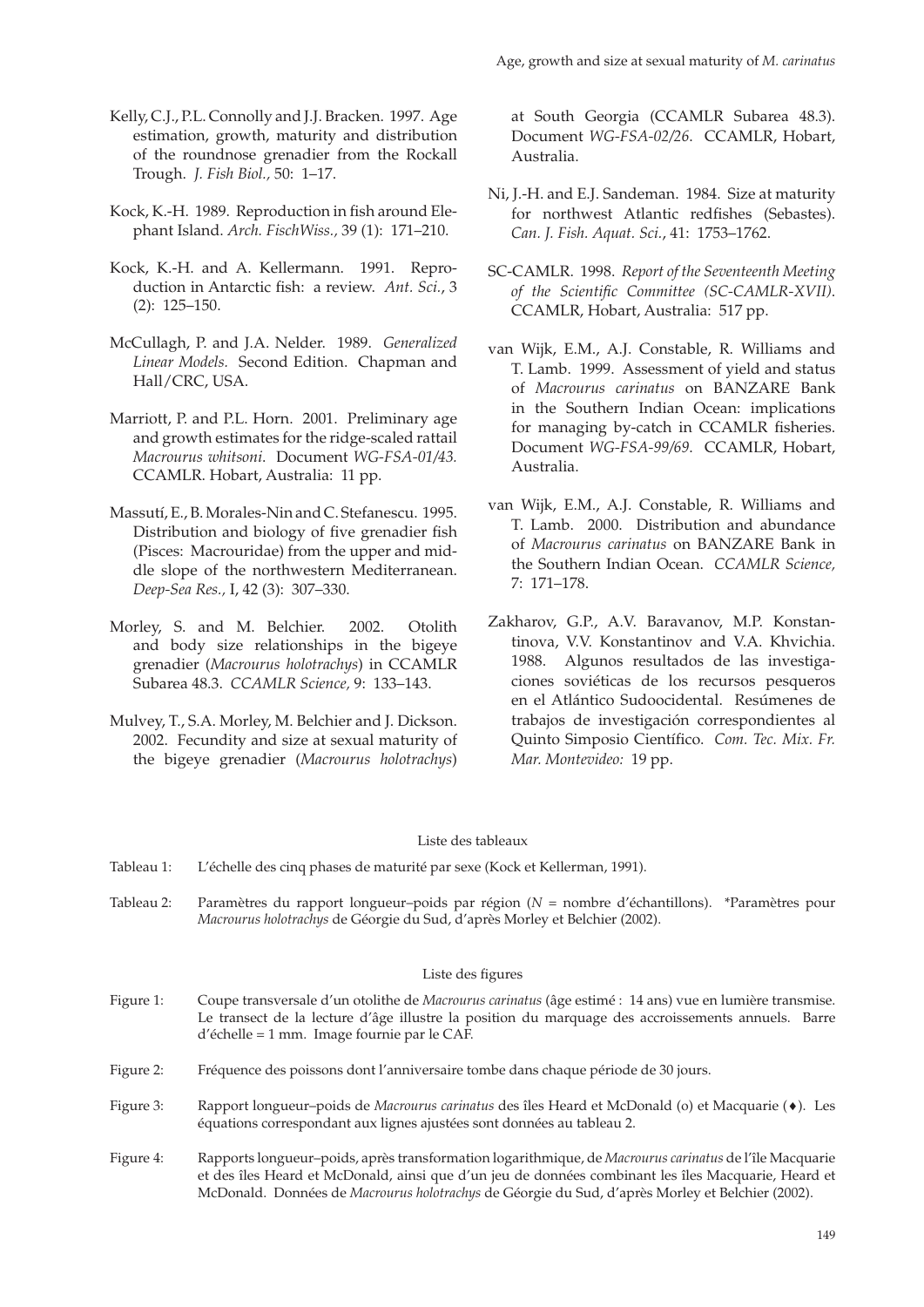- Figure 5: Proportion de *Macrourus carinatus* aux stades de maturité 2–5 (ο) et 3–5 (•) pour les deux sexes combinés, aux îles Heard et McDonald. Les valeurs de *L*50 et *Lm*50 sont indiquées par les lignes en tirets.
- Figure 6: Données d'âge de *Macrourus carinatus* : ◊ = femelles, = mâles, + = juvéniles et sexes non déterminés. La courbe de croissance de von Bertalanffy pour les deux sexes combinés est illustrée par le trait plein. Les barres d'erreur représentent l'erreur standard. La ligne en tirets représente la courbe de croissance de von Bertalanffy de Marriott et Horn (2001) pour *Macrourus whitsoni* de la mer de Ross.
- Figure 7: Diagramme de fréquence des longueurs de tous les spécimens de *Macrourus carinatus* d'échantillons des îles Heard et McDonald. Les données sont regroupées dans des fichiers correspondant à 10 mm de longueur dont l'étiquette correspond à la valeur la plus élevée de chaque fichier.
- Figure 8: Rapport entre la longueur totale (mm) du poisson et le poids de l'otolithe (g) chez *Macrourus carinatus* des îles Heard et McDonald. L'équation de la ligne du meilleur ajustement aux données (trait plein) est donnée dans le texte. La ligne en tirets correspond au rapport dérivé par Morley et Belchier (2002) pour *Macrourus holotrachys* de la sous-zone 48.3.
- Figure 9: Rapport entre le poids du poisson (g) et celui de l'otolithe (g) chez *Macrourus carinatus* des îles Heard et McDonald. L'équation de la ligne du meilleur ajustement aux données (trait plein) est donnée dans le texte. La ligne en tirets correspond au rapport dérivé par Morley et Belchier (2002) pour *Macrourus holotrachys* de la sous-zone 48.3.

#### Список таблиц

- Табл. 1: Пятибалльная шкала, использовавшаяся при определении стадии половозрелости для каждого пола (Kock and Kellerman, 1991).
- Табл. 2: Параметры соотношения длина–вес по регионам (*N* = число образцов). \*Параметры для *Macrourus holotrachys* из района Южной Георгии – по Морли и Белшьеру (Morley and Belchier, 2002).

## Список рисунков

- Рис. 1: Поперечное сечение отолита *Macrourus carinatus* (оценочный возраст: 14 лет) при просмотре в проходящем свете. «Ageing transect» (линия определения возраста) показывает, где был размечен ежегодный прирост. Длина масштабного отрезка = 1 мм. Фотография предоставлена CAF.
- Рис. 2: Частотное распределение особей, дата выклева которых попадает в каждый 30-дневный период.
- Рис. 3: Соотношение длина–вес для *Macrourus carinatus* из района о-вов Херд и Макдональд (ο) и о-ва Маккуори (♦). Уравнения описывающих кривых приводятся в табл. 2.
- Рис. 4: Соотношение логарифмов длины–веса для *Macrourus carinatus* из районов о-ва Маккуори и о-вов Херд и Макдональд, а также для объединенного набора данных по о-вам Маккуори, Херд и Макдональд. Данные по *Macrourus holotrachys* из района Южной Георгии – по Морли и Белшьеру (Morley and Belchier, 2002).
- Рис. 5: Доля *Macrourus carinatus* на стадиях половозрелости 2–5 (ο) и 3–5 (•) для обоих полов вместе; о-ва Херд и Макдональд. Значения *L*<sup>50</sup> и *Lm*<sup>50</sup> показаны пунктирными линиями.
- Рис. 6: Возраст *Macrourus carinatus*: ◊ = самки, = самцы, + = молодь и особи неизвестного пола. Кривая роста по фон Берталанффи для обоих полов вместе показана сплошной линией. Отрезками показана стандартная ошибка. Пунктирная линия – кривая роста по фон Берталанффи из работы Марриотта и Хорна (Marriott and Horn, 2001) для *Macrourus whitsoni* моря Росса.
- Рис. 7: Диаграмма частоты длин для всех особей *Macrourus carinatus*, полученных у о-вов Херд и Макдональд. Данные по длине сгруппированы с интервалом 10 мм; цифра, обозначающая длину, соответствует верхней границе каждого интервала.
- Рис. 8: Взаимосвязь между общей длиной рыбы (мм) и весом отолитов (г) для *Macrourus carinatus* из района о-вов Херд и Макдональд. Уравнение наилучшей аппроксимирующей кривой (сплошная линия) приводится в тексте. Пунктиром показана взаимосвязь, полученная Морли и Белшьером (Morley and Belchier, 2002) для *Macrourus holotrachys* из Подрайона 48.3.